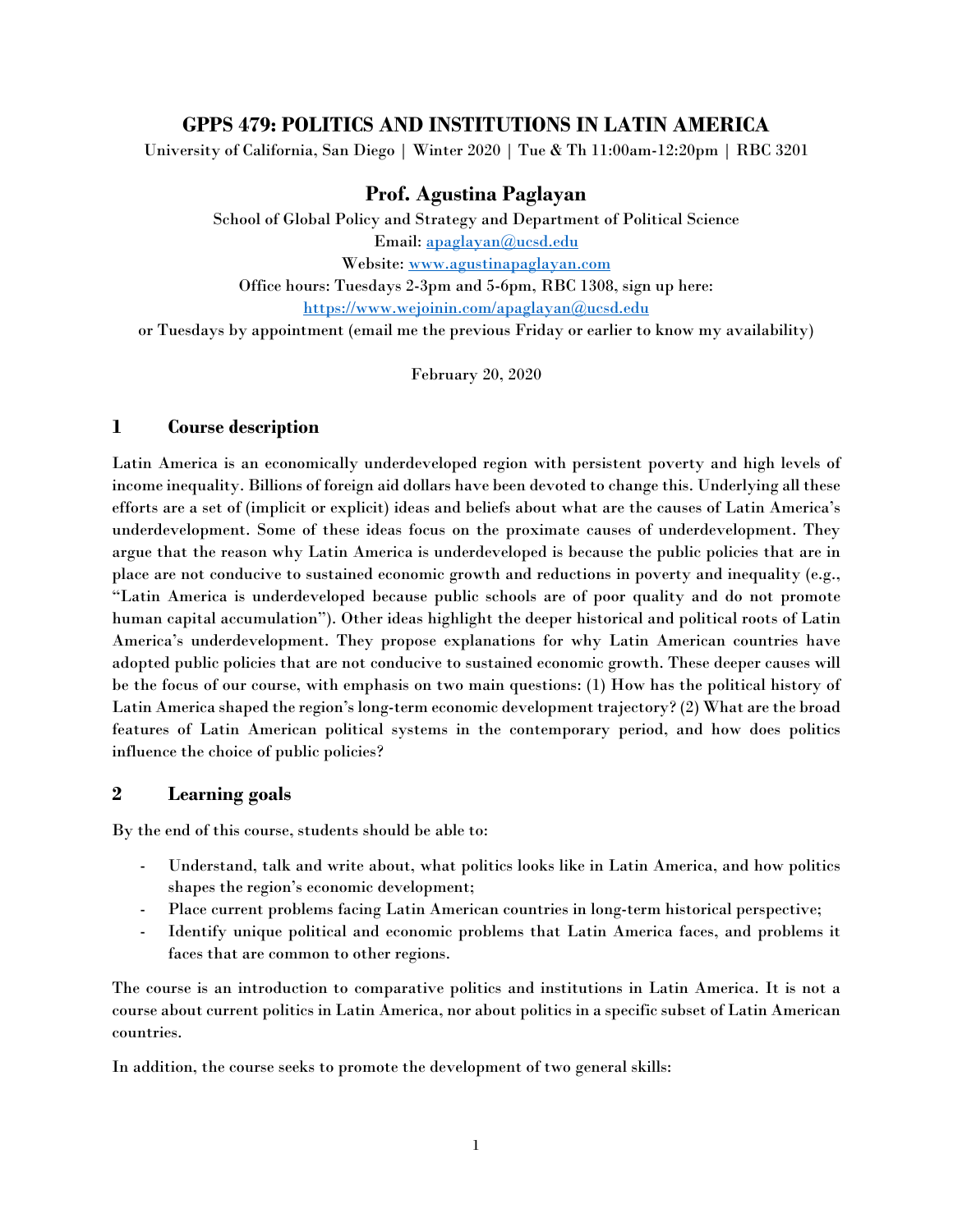- Critical thinking skills (which will be applied to assess the logic of existing theories and the quality of the evidence used to support these theories);
- Professional development skills including, for example, the ability to write clearly, make logical and well-substantiated arguments, use appropriate language in all communications, and participate thoughtfully and respectfully in group discussions, meet deadlines, and follow instructions.

# **3 Prerequisites**

Policy Making Processes (PMP) and QMII are formal prerequisites.

# **4 Expectations and Grading**

**- Class participation (20%)**. We will use **iClickers** to encourage class participation and discussion of the readings. All you need to do to get credit for participating in class is to answer all questions asked. Every class, you will get either 1 point for participation (if you answer all questions) or no points (no partial credit will be assigned). You get one "freebie" during the quarter to give you a buffer if you forget to answer a question or miss a class.

To get credit for class participation, your iClicker must be registered on Canvas by **January 13**. It is your responsibility to ensure that your iClicker is working well and is appropriately registered to receive course credit. For registration instructions, go to [https://blink.ucsd.edu/faculty/instruction/tech](https://blink.ucsd.edu/faculty/instruction/tech-guide/clickers/before-class/plan-course.html)[guide/clickers/before-class/plan-course.html](https://blink.ucsd.edu/faculty/instruction/tech-guide/clickers/before-class/plan-course.html) and scroll down to "How to register your clicker in Canvas." Support for iClickers is provided at the Service Desk located on the first floor of the Applied Physics and Mathematics building.

You can purchase new or used iClickers at the UCSD Bookstore (which also buys back used iClickers), or on Amazon (e.g., [here\)](https://www.amazon.com/clicker-student-remote-Gen1-Frequency/dp/0716779390/ref=sr_1_16?ie=UTF8&qid=1537992092&sr=8-16&keywords=iClicker), or you can borrow an iClicker from GPS that you must return at the end of the quarter. To borrow an iClicker from GPS, contact GPS IT.

**- Reading quizzes (20%)**: There will be 8 to 12 very short, unannounced, in-class quizzes throughout the quarter to provide credit for students who do the required readings.

**- Map quiz (10%)**. During our **January 23** class, students will be asked to locate some or all of the following countries on a map: Argentina, Bolivia, Brazil, Chile, Colombia, Costa Rica, Cuba, Dominican Republic, Ecuador, El Salvador, Guatemala, Haiti, Honduras, Mexico, Nicaragua, Panama, Paraguay, Peru, Uruguay, and Venezuela **[10 points]**.

All quizzes are administered at the very beginning of class so make sure you arrive on time.

**- Practical exercise (15% = 7.5% for individual component + 7.5% for the group component).** The setup for this exercise is the following:

They year is 2003. A Peronist, Néstor Kirchner, has just been elected President of Argentina with about 60% of the vote; his party also has a majority (but not a supermajority) in Congress. Soon after coming to power, the President obtains a loan from the Inter-American Development Bank to construct new kindergartens attached to already existing primary schools throughout the country. The loan must be used to construct exactly 20 new kindergartens. There are 229 municipalities distributed among 7 provinces, so not all municipalities can get a new kindergarten.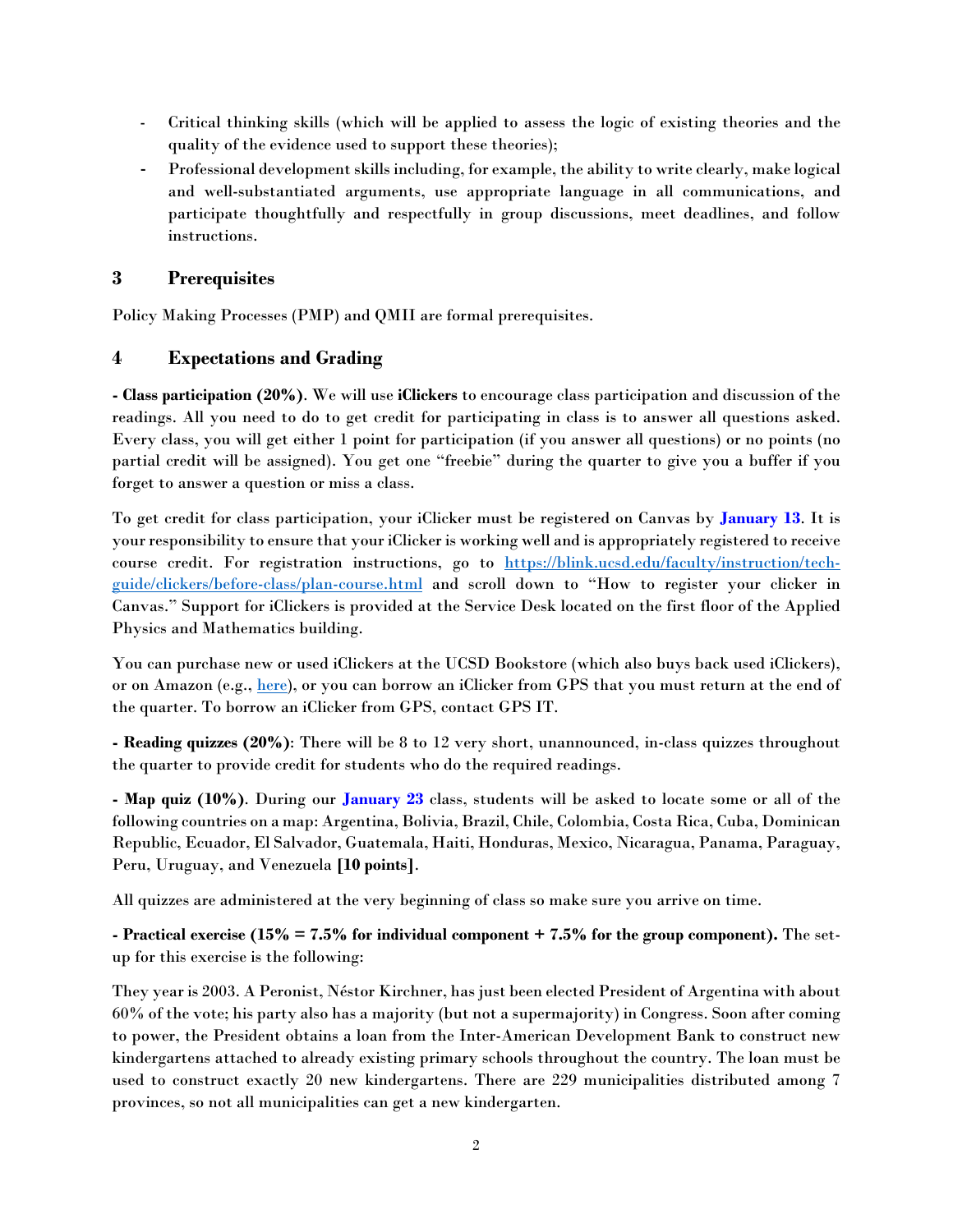On **February 21**, I will post a dataset containing demographic, educational, electoral, and other information on each municipality.

Your job is to make an argument about what municipalities should get a new kindergarten taking into account the information you have about each municipality, your role in the government (see below), and the different theories we have learnt in the course. *What criteria should be used to decide which municipalities should get a new kindergarten?*

# Tasks:

- First, for the *individual component* of this exercise, each student will be assigned a role in the government as either the National Minister of Education, the Minister of Infrastructure, the President's Chief of Staff, or the Peronist Party's leader in the Chamber of Deputies. Placing yourself in that role, write a 150-word paragraph explaining how you would allocate the new kindergartens/ what rules or criteria you would use to allocate kindergartens across municipalities. You should spend the bulk or all of your paragraph laying out and justifying the logic of allocation, not listing the specific municipalities or provinces. Your paragraph is due as a PDF by **9am on February 27 via Canvas**. Include only your Student ID on the PDF (do not include your name). Paragraphs that exceed 150 words will be penalized by a half-letter grade reduction (A to A-, A- to B+, etc.) every 10 extra words.
- For the *group component*, **during class on February 27** you will be matched to other students who were assigned a different role. The group will debate the different possible rules/ criteria for deciding which municipalities should get a new kindergarten and present a single proposal to the President. Each person comes to the group with their own agenda and proposal (which may or may not coincide with the others'). The final group product is a one-pager explaining (a) what rules/ criteria the group considered; (b) what rule the group thinks the President should adopt, and (c) why you think the President should adopt this rule/ criteria and not the other ones they considered. Due by **12:20pm on February 27 via email** [\(apaglayan@ucsd.edu\)](mailto:apaglayan@ucsd.edu). Include only Student IDs on your PDF (do not include any names).

**- Take-home Final Exam (35%, but scoring at least 60 points in the final exam is necessary for passing the course)**. The take-home final exam will be on **March 18.** Although it is designed to be a 2.5-hours long exam, you can take it **anytime between 9am and 6pm** – and you can use that entire time if you want. The exam will include multiple choice and short-answer questions to assess your understanding of the materials covered in the course **[60 points]**; and one essay question where you will have the opportunity to integrate concepts covered throughout the quarter **[40 points]**. The essay question will be drawn from a list of possible questions that I will distribute in class on week 8 or 9. This will give you at least two weeks to prepare your essay response. Original insights will be rewarded the most, so you are encouraged to prepare independently.

**Rescheduling.** Quizzes, assignments, and exams will only be rescheduled for students who show proof of illness or experience a death or serious illness in the immediate family. Please don't kill any family members. Lying about the reasons why you cannot complete a quiz, assignment, or exam during the originally scheduled time constitutes a violation of the University's academic integrity standards (see **section 6**).

**Contesting a grade**. I hope there will be no reason to contest a grade. If you strongly feel that your grade on an assignment does not reflect the quality of your work, though, you may appeal through the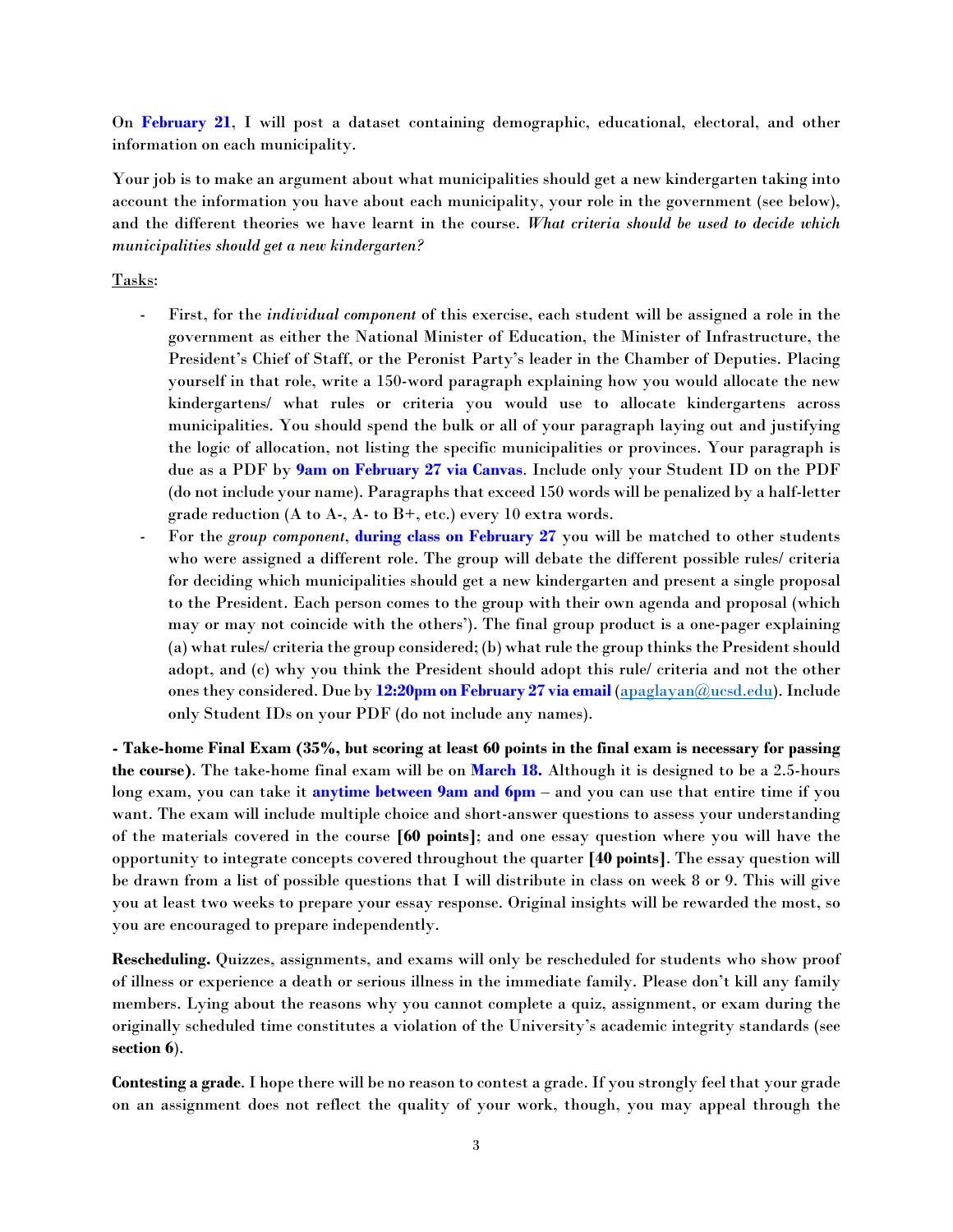following procedure: Write a one-page, single-spaced memo that explains, in as much detail as possible, why you think you should have received a different grade. Send me your memo, your graded assignment, and a letter in which you formally request a re-grade. I will reevaluate the work and assign a new grade, which may be higher, lower, or identical to the one you originally received. This new grade will be final. Grade complaints will not be entertained beyond seven calendar days after the assignment has been returned to you.

# **5 Office hours and other resources**

I encourage you to come to **office hours** to make the most out of the course. You can use office hours to go over things we covered in class, discuss how to approach an assignment, have a deeper discussion of a reading I assigned, etc. You can come to office hours in pairs or groups if you find that helpful.

I also encourage you to invest in your **writing skills** by taking advantage of the many resources that are available. I am happy to provide feedback on a draft during office hours. In addition, GPS's writing tutor, Brenden Paulsen, can usually provide feedback/ edits on a draft via email within 48 hours (email him your draft and the assignment prompt to  $b$ y paulse $@$ ucsd.edu) or in person during his office hours: Mondays and Wednesdays from 9:00am-1:30pm and Tuesdays and Thursdays from 12:30pm-2:00pm in RBC 3130. Lastly, the UCSD [Writing Hub](http://commons.ucsd.edu/students/writing/index.html) also offers one-on-one consultations with experts who can provide feedback on your writing. Appointments are booked in advance, so plan ahead of time.

# **6 Academic honesty**

All suspected cases of plagiarism, cheating, lying, or other violations of academic integrity standards will be referred to the Office of Academic Integrity. Any violation of UCSD's academic honesty policy for which a student is found responsible will be considered grounds for failing the course. You are expected to be the sole author of all your work, and to properly attribute ideas, quotations, and sources. If you are unsure how to do this, please come to office hours or ask in class. If you are unsure what constitutes plagiarism, cheating, or other violations, please see UCSD's [academic honesty policy.](http://academicintegrity.ucsd.edu/)

Students agree that by taking this course all required written assignments will be submitted for textual similarity and plagiarism review via **Turnitin.com**. All submitted written assignments will be included as source documents in the Turnitin.com reference database solely for the purpose of detecting plagiarism of such papers. All written work must be submitted as a **.pdf file**. Work submitted as a Word, GoogleDoc, or other non-pdf document will be considered as not submitted.

# **7 Electronics policy**

Laptops, tablets, phones, digital recorders, and other electronic devices are not allowed in class, except for students who provide an updated AFA letter (see **section 8**). The reason is that, according to most of the research available: (a) students tend to learn less and do worse in exams when they use laptops during lectures; and, crucially, (b) laptop use by one student harms the learning of students around them. Students who use electronics in class will lose their participation points for that class.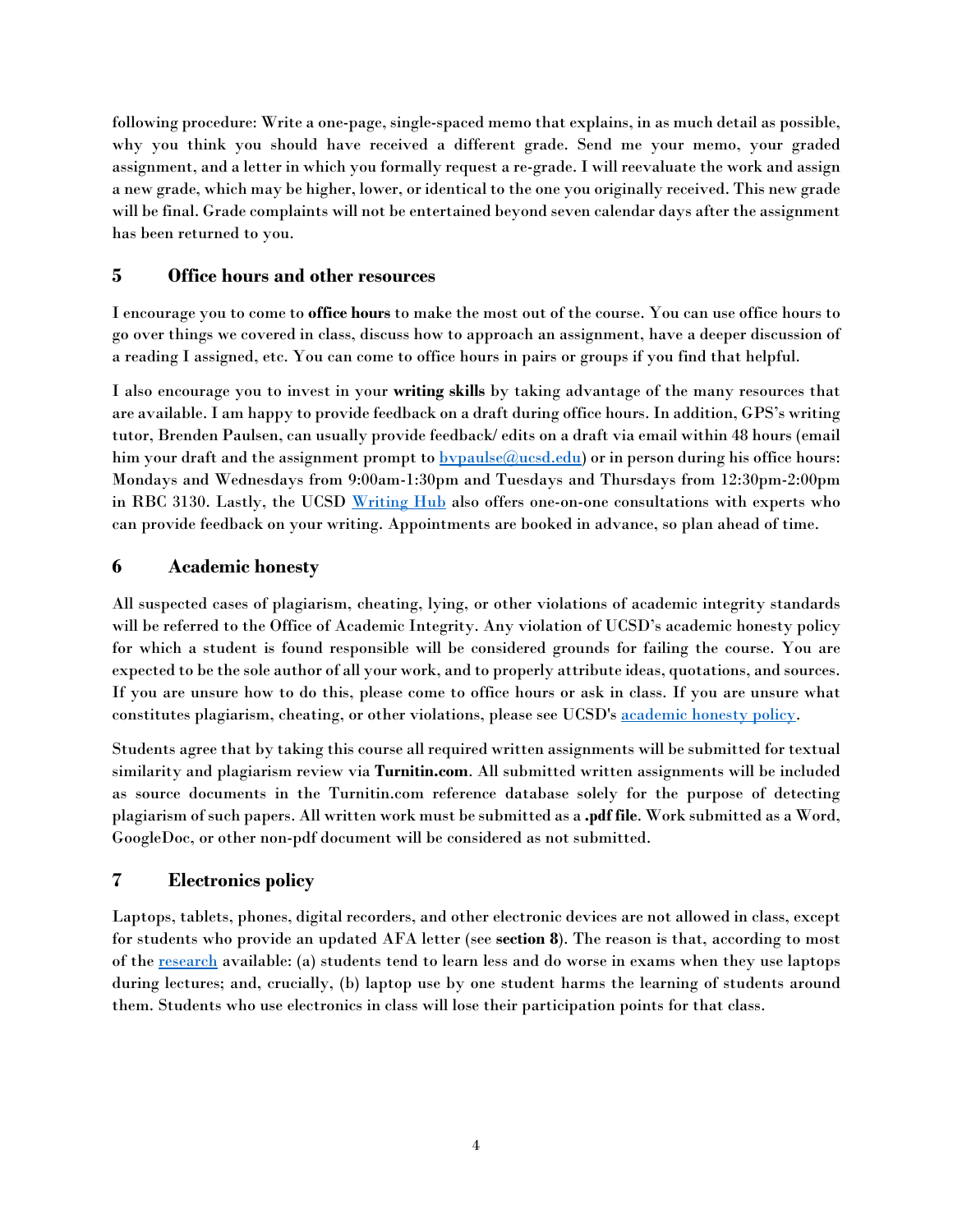# **8 Requesting accommodations**

Students requesting accommodations for this course must provide a current Authorization for Accommodation (AFA) letter issued by the Office for Students with Disabilities (OSD) which is located in University Center 202 behind Center Hall. Students are required to present their AFA letters to faculty (please make arrangements to contact me privately) and to the OSD Liaison in GPS, Nancy Gilson  $(\underline{n}$ gilson $(\overline{a}$ ucsd.edu), so that accommodations may be arranged in advance. Contact the OSD for further information: 858.534.4382 (phone);  $\frac{\text{osd}(\text{Qucsd.edu}}{\text{Coul})}$  (email); [http://disabilities.ucsd.edu](http://disabilities.ucsd.edu/) (website).

# **9 Email policy**

I will reply to emails within two business days.

# **10 Other**

By Wednesday, January 8 at 11:59pm, send me an email where you (a) describe your policy areas of interest and and career goals in 2-3 sentences; (b) let me know if you have a question about the syllabus (or simply state "I don't have any questions about the syllabus"); and (c) include a map of Latin America (any map you find on Google that labels each country is fine; copy-paste the map on the body of the email; no links or attachments please).

# **11 Schedule and readings**

This section provides an outline of the topic, motivating questions, and list of required and optional reading(s) for each class. All journal articles should be downloadable through the links provided below, which are accessible to UCSD users. If you have trouble with a link, you have the full citation information to find the article via Google Scholar. A few readings (book chapters) will be made available via Canvas.

Note that, per UCSD academic policies, students enrolled in a 4-unit course are expected to devote 9 hours per week to that course outside of class time. For GPPS 479, most of that time should be spent doing the reading assigned for each class.

# **WEEK 1**

# **7-Jan Introduction**

*Course overview, learning goals, expectations, and motivating questions: How does Latin America compare to other regions in terms of economic development? Why is knowledge of politics important to understand Latin America's development trajectory?* 

# Required (1):

Velasco, Andrés. November 28, 2019. "Bipolar Economics." *Project Syndicate* [\(link\)](https://www.project-syndicate.org/commentary/limits-of-randomized-controlled-economics-trials-by-andres-velasco-2019-11).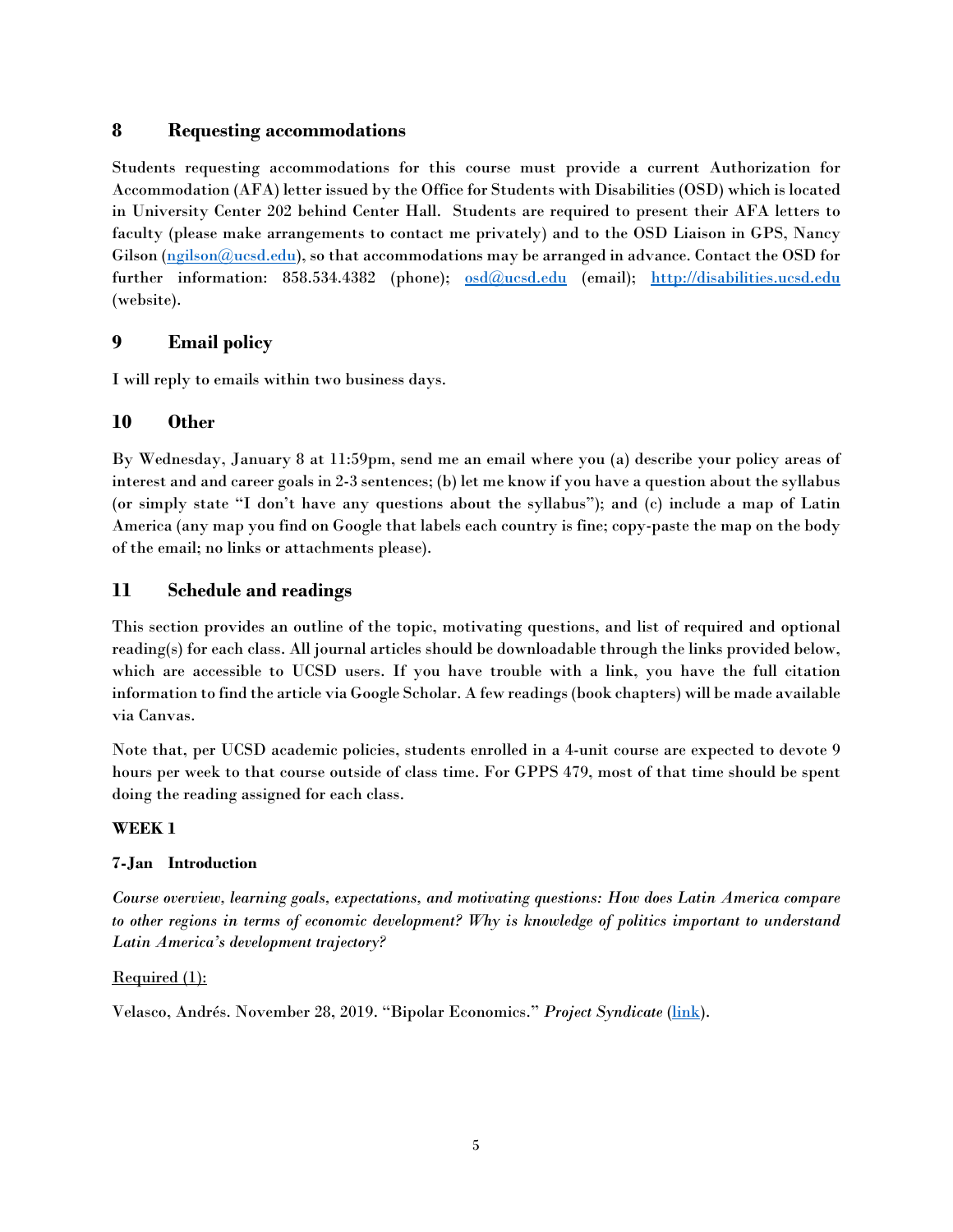# **PART I: Historical Political Origins of Latin America's Economic Underdevelopment**

# **9-Jan The role of geography and institutions**

*How did the natural resources, climate, and labor endowments that colonizers found influence the types of institutions they put in place and, with that, the region's long-term economic development?*

# Required (3):

Course Syllabus.

Sokoloff, Kenneth, and Stanley Engerman. 2000. "Institutions, factor endowments, and paths of development in the new world." *Journal of Economic Perspectives* 14(3): 217-232 [\(link\)](https://pubs.aeaweb.org/doi/pdfplus/10.1257/jep.14.3.217).

Bruhn, Miriam, and Francisco Gallego. 2012. "Good, Bad, and Ugly Colonial Activities: Do They Matter for Economic Development?" *The Review of Economics and Statistics* 94(2):433–461 [\(link\)](https://www.mitpressjournals.org/doi/pdf/10.1162/REST_a_00218).

# Optional:

Dell, Melissa. 2010. "The persistent effects of Peru's mining *mita." Econometrica* 78(6):1863-1903 [\(link\)](http://web.stanford.edu/group/SITE/archive/SITE_2009/segment_9/segment_9_papers/dell_combined.pdf).

Abad, Leticia Arroyo. 2013. "Persistent inequality? Trade, factor endowments, and inequality in republican Latin America." *The Journal of Economic History* 73(1):38-78 (*link*).

Acemoglu, Daron, Simon Johnson, and James A. Robinson. 2001. "The Colonial Origins of Comparative Development: An Empirical Investigation." *The American Economic Review* 91(5): 1369-  $1401$  ( $\overline{\text{link}}$ ).

# **WEEK 2**

# **14-Jan The role of Catholicism**

*How has the presence of the Catholic Church since colonial times impacted Latin America's economic development?*

# Required (2):

Woodberry, Robert. 2012. "The missionary roots of liberal democracy." *American Political Science Review* 106(2): 244-274 [\(link\)](https://www.jstor.org/stable/pdf/41495078.pdf?casa_token=3dZg0LeVaGAAAAAA:zDWXDg3wEWw_mKRpjCb4-sIzL0L8JymY_KPoxBEkbOqQTHbayZSdm6JpYeGVRQUKnzRMsVpXtZeoQkBT0AWjmGQwU3whcZyZ-EIltGXZ_HcUBA059Sg).

Valencia Caicedo, Felipe. 2018. "The Mission: Human capital transmission, economic persistence, and culture in South America." *The Quarterly Journal of Economics* 134(1):507-556. [\(link\)](https://academic.oup.com/qje/article-abstract/134/1/507/5123742). **Skim-read only the empirical analysis sections (e.g., data, methods, findings).**

# Optional:

Waldinger, Maria. 2017. "The Long-Run Effects of Missionary Orders in Mexico." *Journal of Economic Development* 127: 355-378 (*link*).

Becker & Woessmann. 2009. "Was Weber Wrong? A Human Capital Theory of Protestant Economic History." *The Quarterly Journal of Economics* 124(2): 531-596.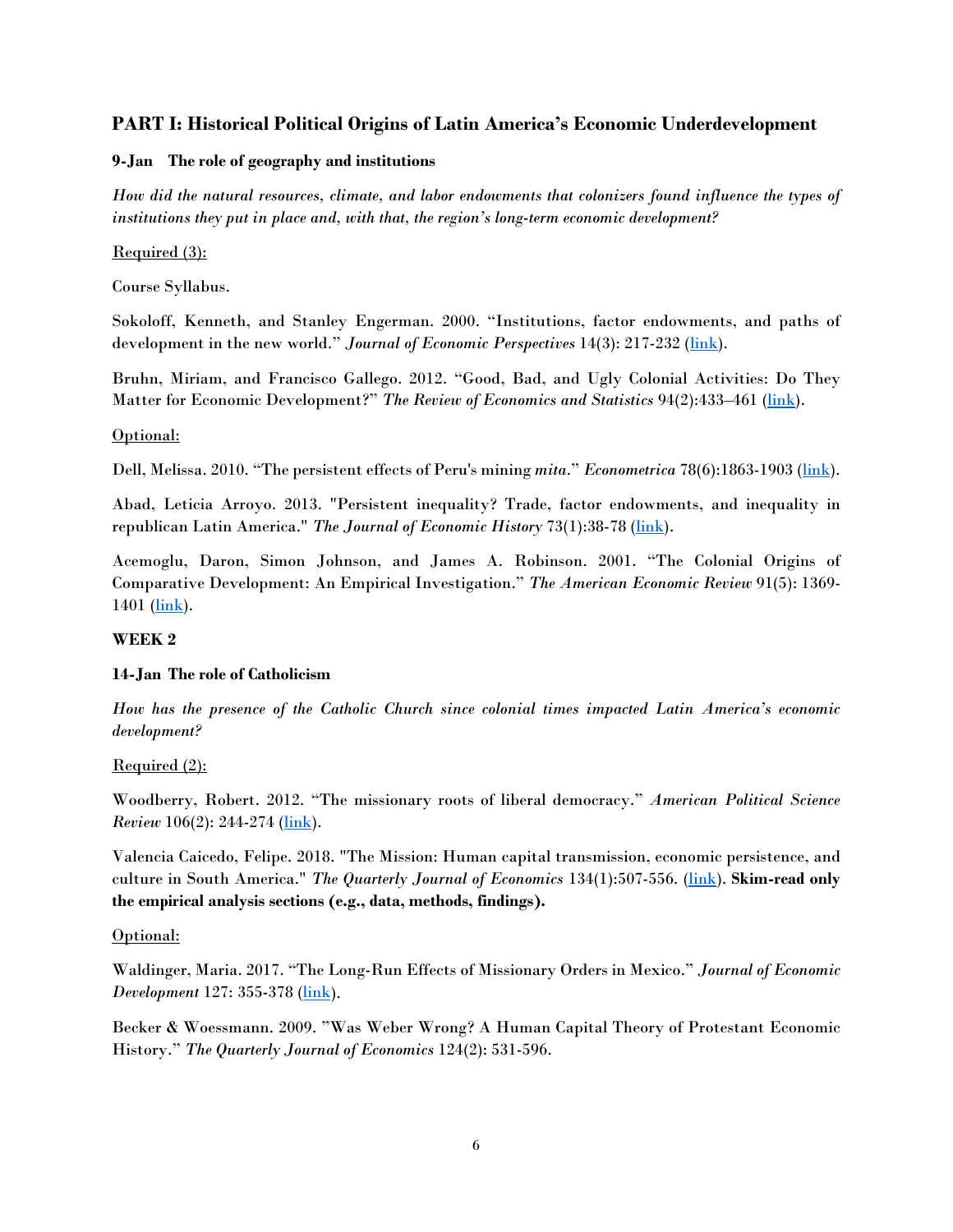#### **16-Jan The role of conflict for the formation of state capacity**

*What do we mean by state capacity? How did interstate wars during the 19th and early-20th century contribute to shape Latin American states' fiscal capacity?* 

Required (2):

Centeno, Miguel. 1997. "Blood and Debt: War and Taxation in Nineteenth-Century Latin America." *American Journal of Sociology* 102(6): 1565-1605 [\(link\)](https://s3.amazonaws.com/academia.edu.documents/44304305/231127.pdf?response-content-disposition=inline%3B%20filename%3DBlood_and_Debt_War_and_Taxation_in_Ninet.pdf&X-Amz-Algorithm=AWS4-HMAC-SHA256&X-Amz-Credential=AKIAIWOWYYGZ2Y53UL3A%2F20191226%2Fus-east-1%2Fs3%2Faws4_request&X-Amz-Date=20191226T223956Z&X-Amz-Expires=3600&X-Amz-SignedHeaders=host&X-Amz-Signature=95dc6ea6ca3342d5e188ca9f569aa001d30a71bb3cbc96d92baeec30dcdcdf28). **Read only pp. 1565-1589 (up to "Timing is Everything")**

Queralt, Didac. 2018. "The Legacy of War on Fiscal Capacity." Working Paper (*link*).

Optional:

Tilly, Charles. 1990. *Capital, Coercion, and European States*. Blackwell.

# **WEEK 3**

# **21-Jan The role of conflict for the formation of state capacity (cont.)**

*How did domestic conflict between political elites during the 19th and early-20th century contribute to shape Latin American states' fiscal capacity, states' symbolic capacity, and the formation of human capital?*

Required (2):

Garfias, Francisco. 2018. "Elite competition and state capacity development: Theory and evidence from post-revolutionary Mexico." *American Political Science Review* 112(2): 339-357 [\(link\)](http://franciscogarfias.com/StateCapacity_FG.pdf).

Paglayan, Agustina. 2017. "Civil War, State Consolidation, and the Spread of Mass Education." Working Paper [\(link\)](https://docs.wixstatic.com/ugd/a763a0_98303806de7242e8b0db05431fca339e.pdf).

# **23-Jan From autocracy to democracy, and how the type of political regime influences economic growth**

*When did Latin American countries transition to democracy? Why might the type of political regime (autocracy vs. democracy) have an impact on economic growth? What does the existing evidence say about the effect of democracy on economic growth?* 

# Required (2):

Olson, Mancur. 1993. "Dictatorship, democracy, and development." *American Political Science Review*  $87(3)$ : 567-576 [\(link\)](https://www.jstor.org/stable/pdf/2938736.pdf?casa_token=5xlzRESaEoQAAAAA:G2mv8IQYOPP3FD_jNZeiCkdbyky2L9eKCkgbktDZ8Zcqd6cqSsy2FSG8Qh0yi6qDAy4bCYX1Y8JZYe0rx2KQCS5ui1pqfAa7tACP71WO_2bYJuRizd8).

Acemoglu, Daron, Suresh Naidu, Pascual Restrepo, and James A. Robinson. 2019. "Democracy does cause growth." *Journal of Political Economy* 127(1): 47-100 [\(link\)](https://www.journals.uchicago.edu/doi/abs/10.1086/700936). **Skim-read only the empirical analysis sections (e.g., data, methods, findings).**

# Optional:

Acemoglu, Daron, and James A. Robinson. 2006. "Economic backwardness in political perspective." *American Political Science Review* 100(1): 115-131 [\(link\)](https://www.jstor.org/stable/pdf/27644335.pdf?casa_token=TLzJIVs2FRYAAAAA:VzES1epLoTiYlKNws2GbcH_fXhFp89OSNP8lKH5ZHIlM3KYktTp6-xYRAhbNiHqIURve88_gv7RwZSTbQ8--FuRRDoYbCUdDM_EWNvPOR_90DsEd7uw). **Review main argument if you don't remember it from PMP.**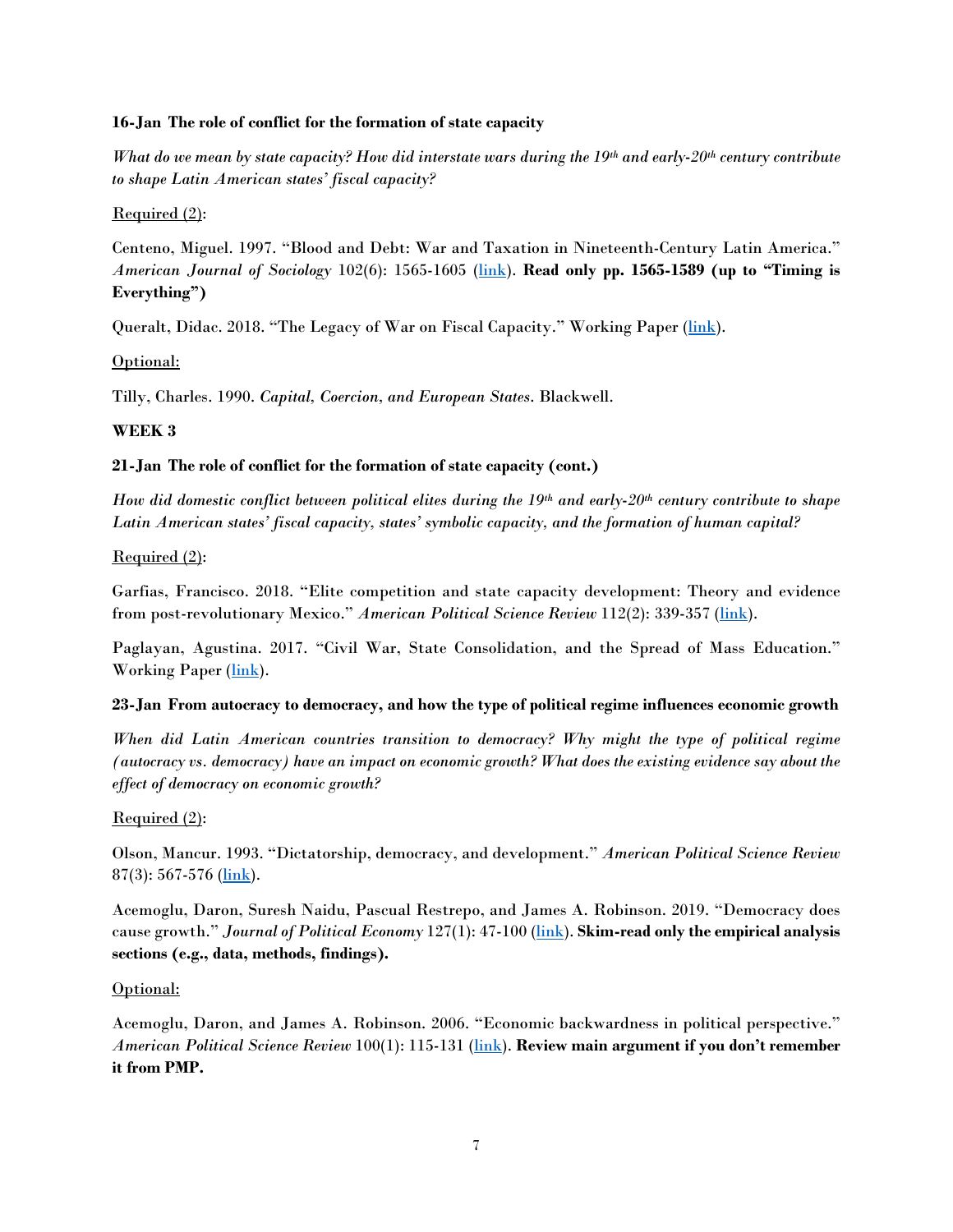Boix, Miller and Rosato. 2012. "A Complete Data Set of Political Regimes, 1800-2007." *Comparative Political Studies* 46(12): 1523-1554.

Przeworski, Adam. 2005. "Democracy as an equilibrium." *Public Choice* 123: 253-273.

**In-class map quiz** (begins at 11am)

#### **WEEK 4**

#### **28-Jan Theories of how autocracies work**

*Types of autocratic regime: Military dictatorships vs. personalist regimes vs. hegemonic party regimes. Their goals, incentives, mechanisms used to build legitimacy, and ability to survive.*

#### Required (2):

Geddes, Barbara. 2003. *Paradigms and sand castles: Theory building and research design in comparative politics*. University of Michigan Press (Canvas). **Read only pages 44-88.**

Magaloni, Beatriz. 2006. *Voting for Autocracy*. New York: Cambridge University Press. Introduction (Canvas).

#### Optional:

Hsieh, Chang-Tai, Edward Miguel, Daniel Ortega, and Francisco Rodriguez. 2011. "The price of political opposition: Evidence from Venezuela's *Maisanta*." *American Economic Journal: Applied Economics* 3(2): 196-214.

# **30-Jan Theories of how democracies work**

*Median voter theorem, selectorate theory, the Meltzer-Richard model, and economic voting theories. Assumptions, predictions, and criticisms. Capture theories of democracy.*

# Required (2):

Campello, Daniela, and Cesar Zucco. 2016. "Presidential Success and the World Economy." *The Journal of Politics* 78(2): 589-602 [\(link\)](http://www.fgv.br/professor/ebape/daniela.campello/files/CampelloZucco-JoP.pdf).

Albertus, Michael, and Mark Deming. November 5, 2019. "Pinochet Still Looms Large in Chilean Politics." *Foreign Policy* (*link*).

# **PART II: Politics and Policymaking in Latin America**

#### **WEEK 5**

#### **4-Feb Presidentialism, Hyperpresidentialism, and Legislatures**

*Among democratic regimes, what are the features that distinguish presidential from parliamentary systems? Why might the presence of a presidential system (versus a parliamentary one) affect (a) the stability of democracy, and (b) the effectiveness of governments? What does the evidence say about the relationship between the type of political system on one hand, and democratic stability and policymaking on the other?*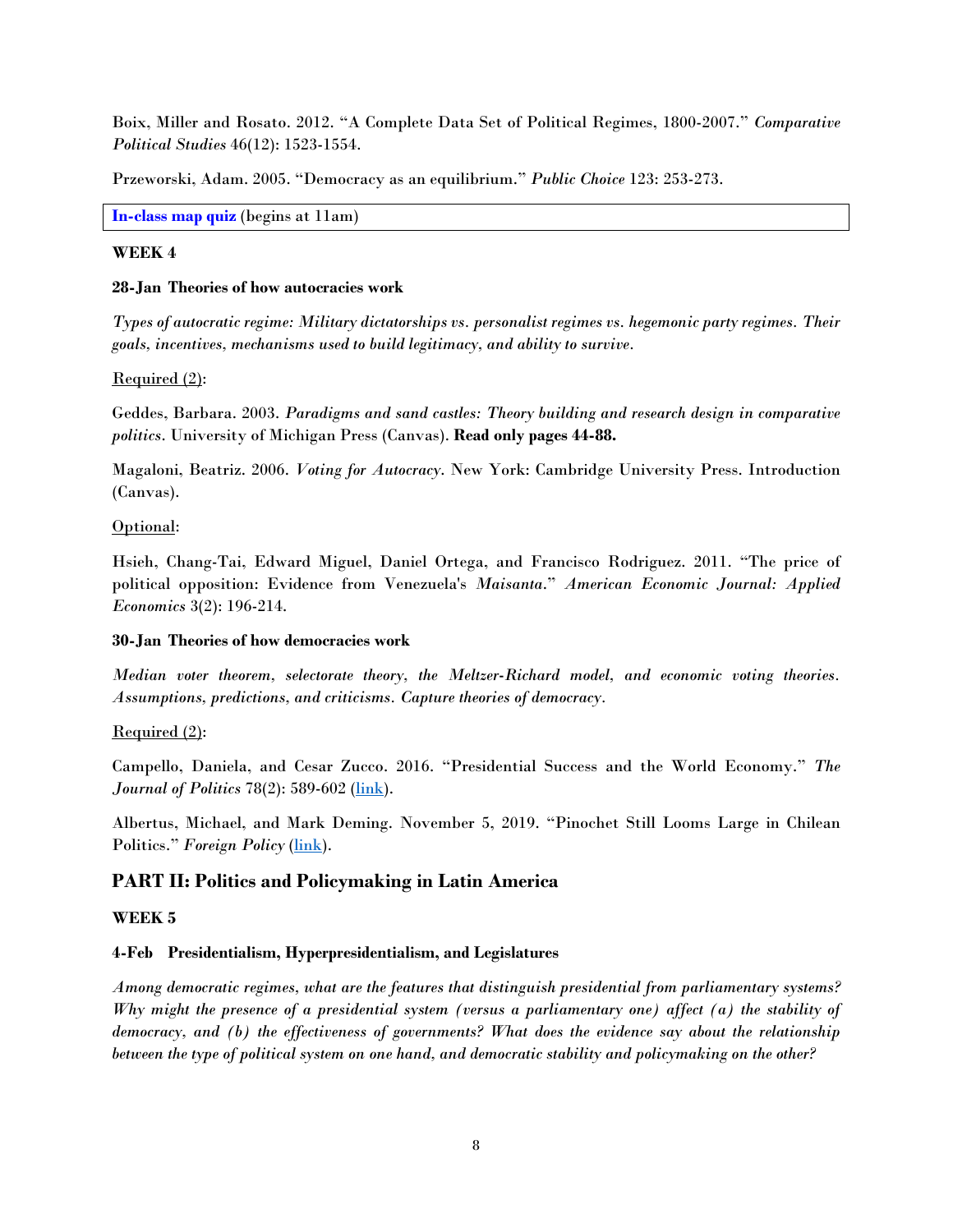#### Required (4):

Mainwaring, Scott. 2000. "Presidentialism in Latin America." In Arend Lijphart (ed.), *Parliamentary Versus Presidential Government*. Oxford University Press. Chapter 13. (Canvas)

Linz, Juan. 2000. "The Perils of Presidentialism." In Arend Lijphart (ed.), *Parliamentary Versus Presidential Government*. Oxford University Press. Chapter 14. (Canvas)

Saiegh, Sebastian. "Policy differences among parliamentary and presidential systems." In Roger Congleton, Bernie Grofman and Stefan Voigt (eds.), *The Oxford Handbook of Public Choice*. Oxford: Oxford University Press [\(link\)](http://pages.ucsd.edu/%7Essaiegh/oxford_pc_chapter.pdf). Skim-read only the empirical analysis sections (e.g., data, methods, findings).

Cheibub, Jose Antonio, Adam Przeworski, and Sebastian Saiegh. 2004. "Government Coalitions and Legislative Success Under Presidentialism and Parliamentarism." *British Journal of Political Science* 34: 565-587 [\(link\)](http://pages.ucsd.edu/%7Essaiegh/BJPS.pdf). Skim-read only the empirical analysis sections (e.g., data, methods, findings).

#### **6-Feb Presidentialism, Hyperpresidentialism, and Legislatures (cont.)**

*How is power distributed between the Executive and the Legislature, and what does this imply for the policymaking process? The pivotal politics model and its predictions.*

#### Required (1):

Stein, Ernesto, Mariano Tommasi, Koldo Echebarria, Eduardo Lora, and Mark Payne. 2006. *The Politics of Policies. Economic and Social Progress in Latin America*. Chapter 3: start with the title "Legislatures" and read through the end of the chapter (pages 41-60 based on the page numbers that appear on the hard copy). Inter-American Development Bank and David Rockefeller Center for Latin American Studies at Harvard University (available on Canvas).

#### Optional:

Carnes, Nicholas, and Noam Lupu. 2014. "Rethinking the Comparative Perspective on Class and Representation: Evidence from Latin America." *American Journal of Political Science* 59(1):1-18 [\(link\)](https://onlinelibrary.wiley.com/doi/abs/10.1111/ajps.12112).

Carnes, Nicholas, and Noam Lupu. 2016. "What Good Is a College Degree? Education and Leader Quality Reconsidered." *Journal of Politics* 78(1):35-49 [\(link\)](http://www.noamlupu.com/leader_education.pdf).

# **WEEK 6**

# **11-Feb Populism**

*What are the core features of populist parties? When did they emerge and why? Who forms part of their coalition of support?*

# Required (1):

Di Tella, Torcuato. 1984. "The Popular Parties: Brazil and Argentina in a Latin American Perspective." *Government and Opposition* 19(2): 250-268 [\(link\)](https://www.jstor.org/stable/pdf/44484663.pdf?casa_token=I9FYbizMZGYAAAAA:9UhZrBhpCBYF-h6IB8pJwNVFFFYJCGwu3Sim41gwA0-pKn9pS3_kU1Y_b5DGlsZUGQ4tIKfNfyNKGA9JlJMgZaIxm0F_FzucaUPr3bocGFH5iZ4IoXo).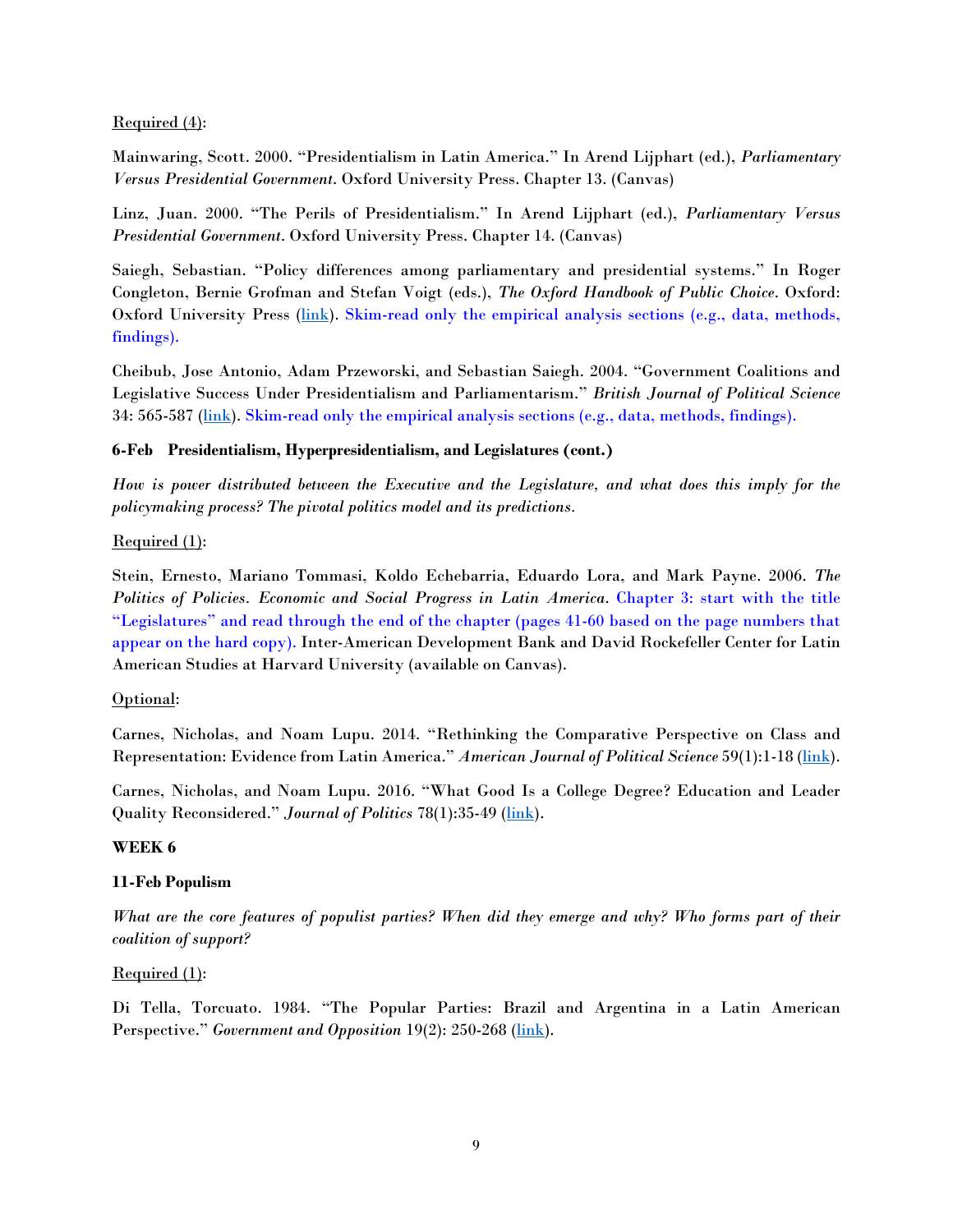# Optional:

De la Torre, Carlos. 2007. "The Resurgence of Radical Populism in Latin America." Constellations  $14(3)$  ( $\overline{\text{link}}$ ).

Lupu, Noam, and Susan Stokes. 2009. "The Social Bases of Political Parties in Argentina, 1912–2003." Latin American Research Review 44(1):58-87 [\(link\)](https://cpb-us-w2.wpmucdn.com/campuspress.yale.edu/dist/1/446/files/2017/02/social_Bases_Parties_Argentina-21luugx.pdf).

# **13-Feb Clientelism**

*What is clientelism? How does it affect political accountability in a democracy? Who is more likely to be a recipient of clientelistic goods, and why? How is the electoral behavior of clientelistic voters monitored? Who distributes clientelistic goods and monitors voters' electoral behavior on behalf of a political party? Why do brokers act as brokers?* 

# Required (1):

Stokes, Susan. 2005. "Perverse accountability: A formal model of machine politics with evidence from Argentina." *American Political Science Review* 99(3): 315-325 [\(link\)](https://www.jstor.org/stable/pdf/30038942.pdf?casa_token=FmCUJA3HNb4AAAAA:NsXTRTl97tOguUo1lzA_Ah5AGMRnO7CjhMeO_IYKMVhKBAtP4tB1rVOgC7hWbYzhaUavokNG5gyrgmwyOJaAlXFVeky5zf7AJYh7zkuweumCMK6xQ-k).

# Optional:

Nichter, Simeon, and Michael Peress. 2017. "Request Fulfilling: When Citizens Demand Clientelist Benefits." *Comparative Political Studies* 50: 1086–1117. [\(link\)](https://drive.google.com/file/d/0Byk1tLdA_itDZExfc3U4bUpoZ2M/view)

Weitz-Shapiro, Rebecca. 2012. "What Wins Votes: Why Some Politicians Opt Out of Clientelism." *American Journal of Political Science* 56(3): 568–583. [\(link\)](https://onlinelibrary.wiley.com/doi/pdf/10.1111/j.1540-5907.2011.00578.x)

# **WEEK 7**

# **18-Feb Patronage and the state bureaucracy**

*What is patronage? When and why do political parties distribute public-sector jobs using non-meritocratic criteria for allocating these jobs? Why would a political party tie its own hands by introducing a civil service reform that prevents it from being able to distribute patronage jobs?*

# Required (2):

Calvo, Ernesto, and Maria Victoria Murillo. 2004. "Who delivers? Partisan clients in the Argentine electoral market." *American Journal of Political Science* 48(4): 742-757 [\(link\)](https://www.jstor.org/stable/pdf/1519931.pdf?casa_token=yAvpzIsF62MAAAAA:utUk52NA8D22AyBhT0h81tUSCwMbtWI9Nj8cTJEVGmd8Fh2r6IzPcEcBcMMto40H3uyAG3mVRZTZd6JSdP_mkk510_2C-na3ONnxImfDuKfhR5PBW-s).

Akthari, Mitra, Diana Moreira, and Laura Trucco. 2018. "Political turnover, bureaucratic turnover, and the quality of public services." Working Paper [\(link\)](https://dianamoreira.com/pdf/dm/Akhtari%20Moreira%20Trucco_updated.pdf).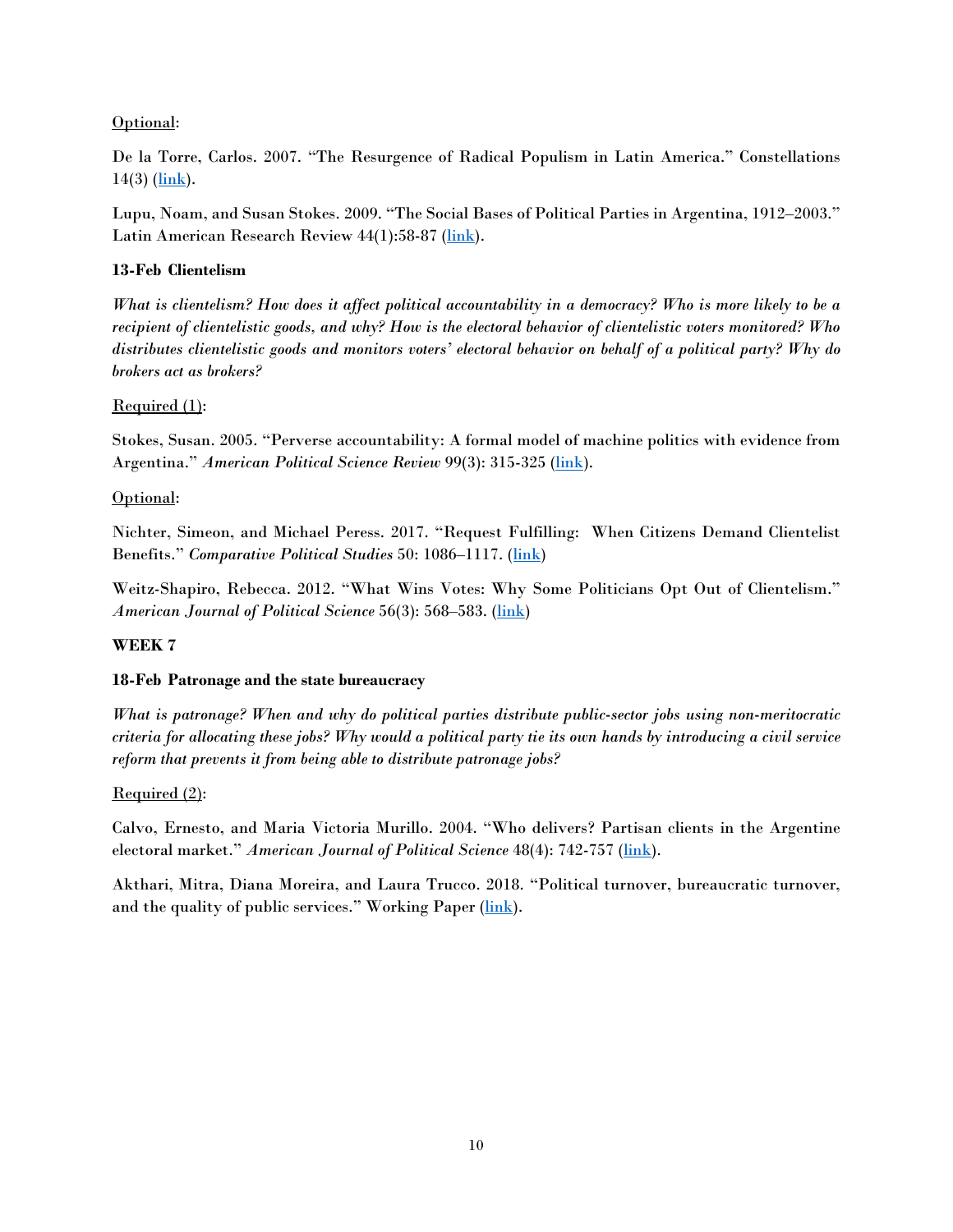#### **20-Feb Programmatic policies and elections**

*Does clientelism actually help politicians win votes? Why would politicians shift from clientelism to programmatic policies?*

# Required (2):

Imai, Kosuke, Gary King, and Carlos Velasco Rivera. 2016. "Do nonpartisan programmatic policies have partisan electoral effects? Evidence from two large scale randomized experiments." *American Journal of Political Science* 351(B2): 303-341 [\(link\)](https://pdfs.semanticscholar.org/8d84/972bbfeff0ea4114ae4558852339550a4006.pdf).

Geddes, Barbara. 1991. "A game theoretic model of reform in Latin American democracies." *American Political Science Review* 85(2): 371-392 (*link*).

# Optional:

Zucco, Cesar. 2013. "When Payouts Pay Off: Conditional Cash Transfers and Voting Behavior in Brazil 2002–10." *American Journal of Political Science* 57(4): 810-822 [\(link\)](https://onlinelibrary.wiley.com/doi/full/10.1111/ajps.12026).

# **WEEK 8**

# **25-Feb No class**

#### **27-Feb Clientelism, patronage, and public goods provision: A practical exercise**

**Individual component due at 9am on Feb-27**

-- In-class exercise. Bring your computer. No required reading --

**Group component due at 12:20pm on Feb-27**

#### **WEEK 9**

#### **3-Mar Social protest**

*What explains the rise of mass protests and demonstrations?*

# Required (2):

Kuran, Timur. 1991. "Now out of never: The element of surprise in the East European revolution of 1989." *World Politics* 44(1): 7-48. [\(link\)](https://www.cambridge.org/core/services/aop-cambridge-core/content/view/B947420222BF565D0B2D93099E704BF2/S0043887100015860a.pdf/now_out_of_never_the_element_of_surprise_in_the_east_european_revolution_of_1989.pdf)

González, Felipe. "Collective action in networks: Evidence from the Chilean student movement." Working Paper [\(link\)](https://fagonza4.github.io/protests.pdf).

# Optional:

Paul Segal hypothesis for why in 2019 we saw social protest in Chile but not Argentina: <https://twitter.com/pdsegal/status/1186203180213907456>